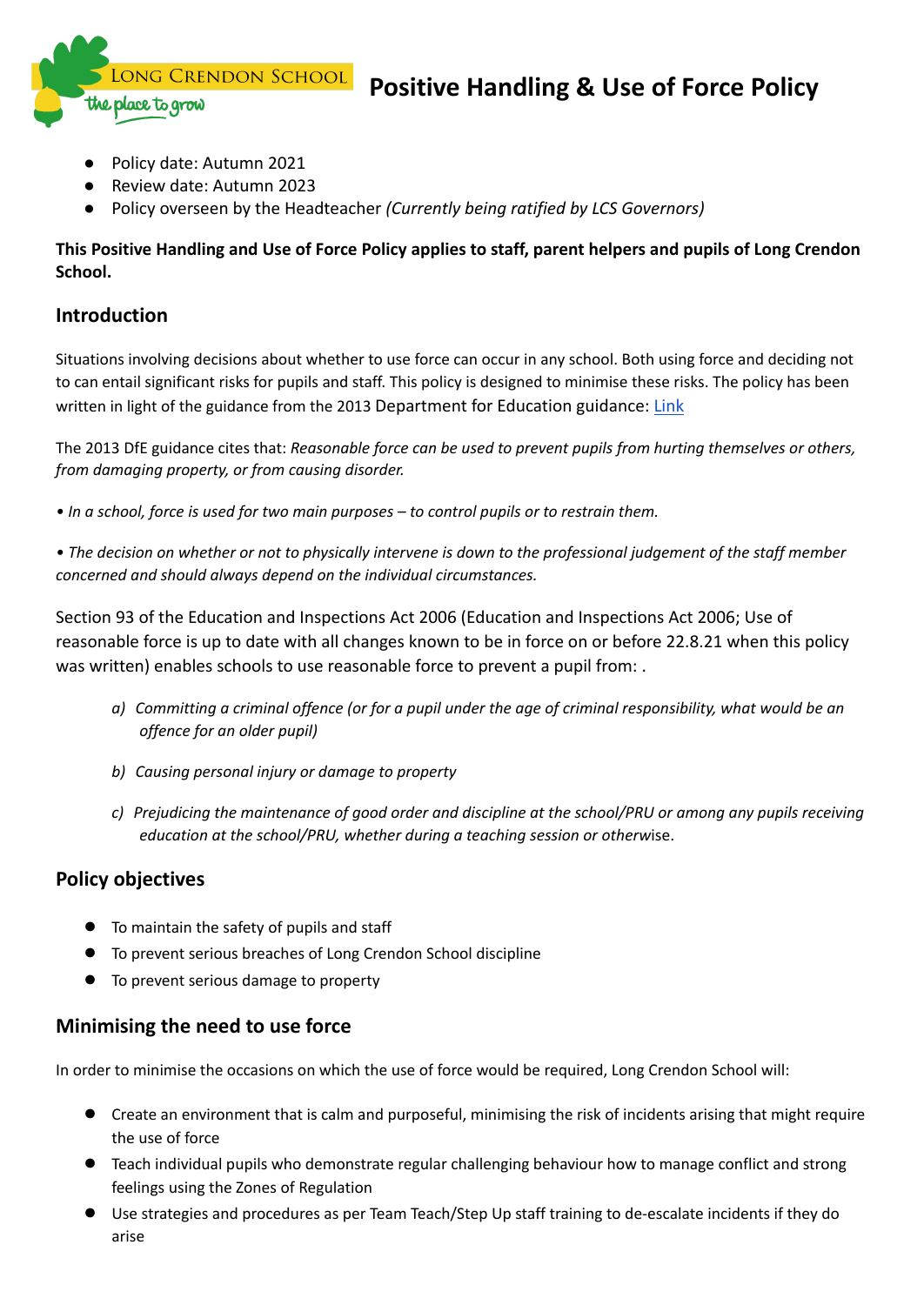- Only use force when risks involved in doing so are outweighed by the risks involved in not using force
- Put in place risk assessments and Positive Intervention Plans (PIPS) for individual pupils

## **Staff authorised to use force**

Permanent authorisation is granted to all teachers and staff that have control or charge of pupils in line with the statutory power granted to them. This includes teaching staff on permanent and fixed term contracts and learning support assistants. Other staff employed by the PRU such as administration staff are also authorised. All PRU staff will have appropriate training.

Temporary authorisation would apply to volunteer parent helpers. Temporary authorisation may be granted in relation to parent helpers accompanying a PRU trip and this will be written into the risk assessment and helper guidance.

#### **Deciding whether to use force**

Force should be used as a protective measure and never as a disciplinary penalty. The judgement on whether to use force and what force to use should always depend on the circumstances of each case and in the case of pupils with SEN and/or disabilities, information about the individual concerned.

Staff will make judgements about:

- The chance of achieving the desired result by other means
- The seriousness of the incident assessed by the effect of the injury, damage or disorder which is likely to result if force is not used
- The relative risks associated with physical intervention compared with using other strategies.
- The vulnerability of the member of staff and whether they need to get alternative staff to help using our 'red card' system or request urgent help on the walkie-talkie - for example when a staff member is pregnant, for example.

#### **Risk assessments**

The leadership team will regularly assess the frequency and severity of incidents requiring use of force that are likely to occur at Long Crendon School. Where it is known that force is more likely to be necessary to restrain a particular pupil (such as a pupil whose SEN and/or disability is associated with extreme behaviour) an individual risk assessment will be carried out.

An individual risk assessment will be carried out for all pupils whose SEN and/or disability are associated with:

- Communication impairments that make them less responsive to verbal communication
- Physical disabilities and/or sensory impairments
- Conditions that make them fragile, such as haemophilia, brittle bone syndrome or epilepsy
- Dependence on equipment such as wheelchairs, breathing or feeding tubes.

#### **Using Force**

- Before using force, staff should engage the pupil in a calm and measured tone, making clear that their behaviour is unacceptable and setting out how the pupil could choose to change their behaviour.
- Staff should not give the impression of acting out of anger or frustration, or to punish a pupil, and should make it clear that they only intend to use physical intervention as a last resort to ensure that the situation is addressed as safely as possible.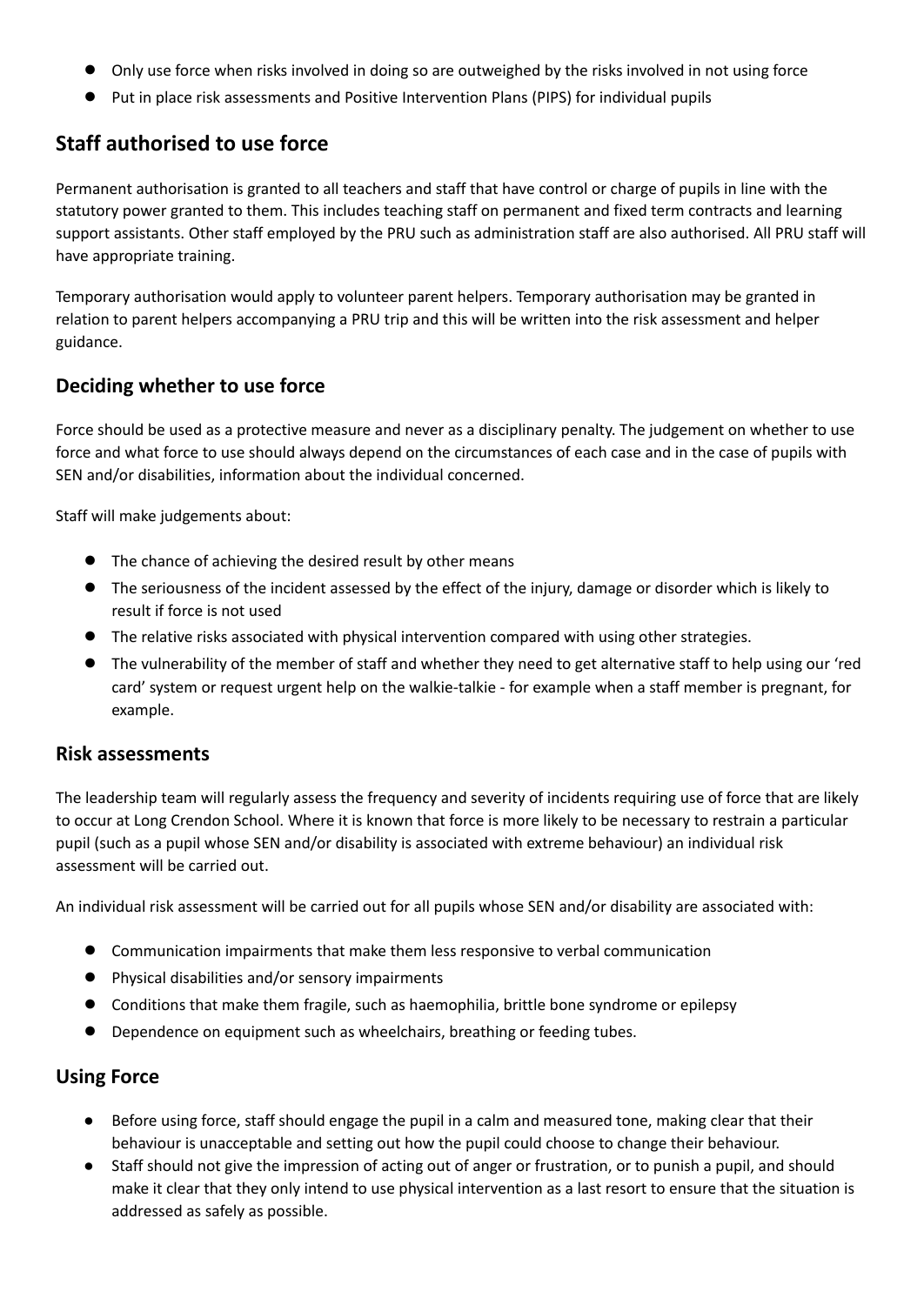● The use of force must always be proportionate to the level of risk and should always be reduced at the earliest possible time.

Force may be used for two different purposes:

- 1. To control either passive physical contact (e.g. standing between pupils) or active physical contact (e.g. leading the pupil by the hand or the arm)
- 2. To restrain using restraint techniques. This can involve using appropriate restrictive holds as per Team Teach training. Parental consent is not required to restrain a pupil.

## **Staff Training**

The staff induction process will set out staff member's responsibilities in relation to the PRU policy on the use of force. Staff will be trained in de-escalation techniques (Buckinghamshire Pupil Referral Unity preferred approaches: pre 2021 Team Teach/2021 onwards - Step) when they join the school at the earliest opportunity.

Where applicable, staff will receive accredited training in Team Teach/Steps. Staff who have not received accredited training are not precluded from using reasonable force where needed. Risk assessments and procedures will be included on staff meeting agendas at least once a term.

#### **Recording Incidents**

The Headteacher, or in their absence the Deputy Head or SLT member, in consultation with the members of staff involved in the incident, will determine whether the incident should be deemed 'significant'. This decision will consider:

- a) The pupil's behaviour and the level of risk presented at the time
- b) The degree of force used and whether it was proportionate in relation to the behaviour
- c) The effect on the pupil or member of staff
- d) The age of the child
- e) Any special educational need or disability or other social factors which might be relevant.

#### and take account of:

- a) An incident where unreasonable use of force is used on a pupil would always be a significant incident
- b) Any incident where substantial force has been used (e.g. physically pushing a pupil out of a room) would be significant
- c) The use of a restraint technique is significant
- d) An incident where a child was very distressed (though clearly not over-reacting) would be significant

All significant incidents where physical force has been used will be recorded on CPOMS and in the Bound and Numbered Book. The record must be made as soon as practical after the incident and signed by the member of staff and Headteacher/SLT member overseeing the process. All information will be treated in confidence. The record will form part of the child's educational record and is open to inspection by parents.

## **Reporting incidents**